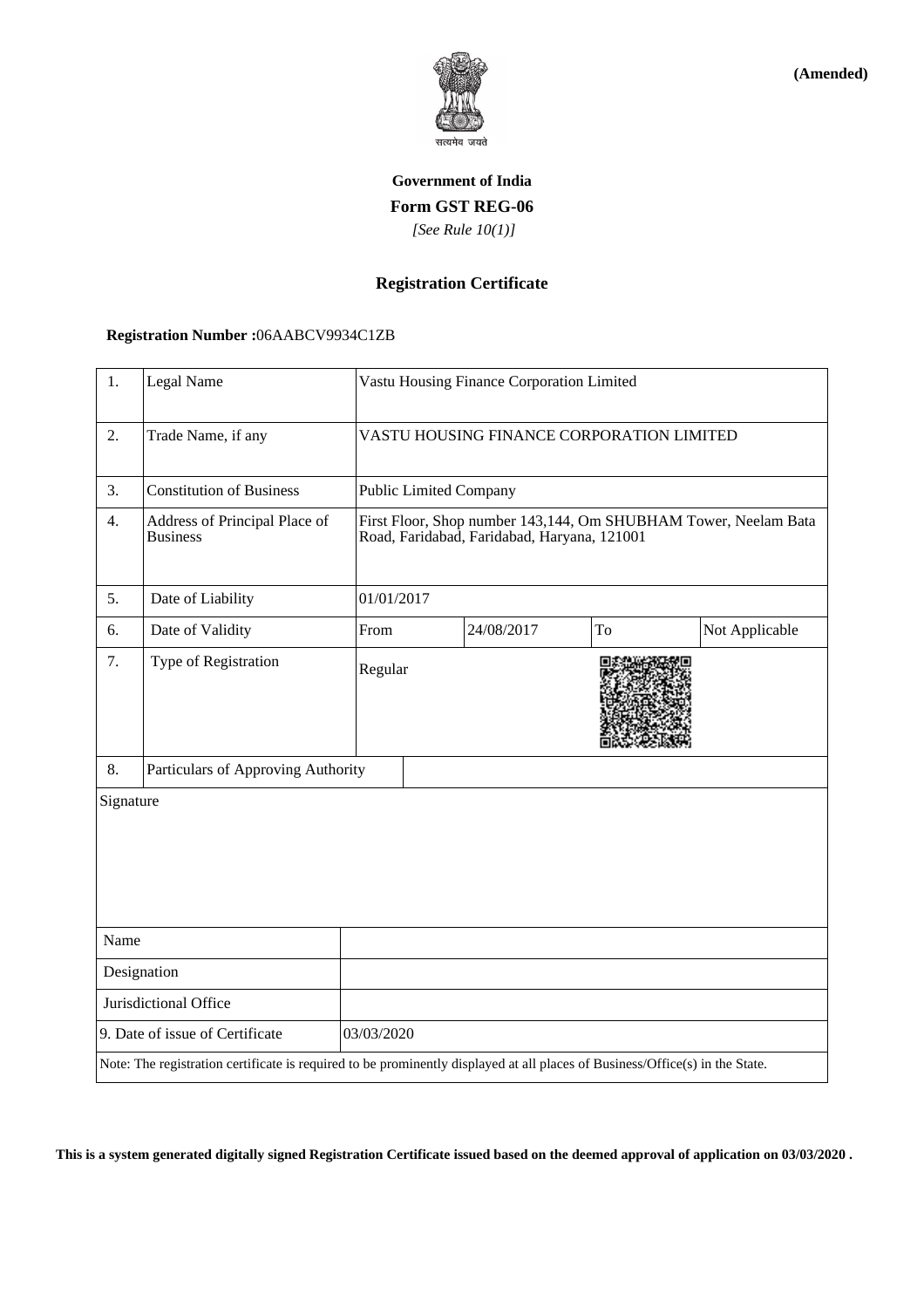



### **Details of Additional Place of Business(s)**

| <b>GSTIN</b>       | 06AABCV9934C1ZB                           |
|--------------------|-------------------------------------------|
| Legal Name         | Vastu Housing Finance Corporation Limited |
| Trade Name, if any | VASTU HOUSING FINANCE CORPORATION LIMITED |

Total Number of Additional Places of Business(s) in the State 0